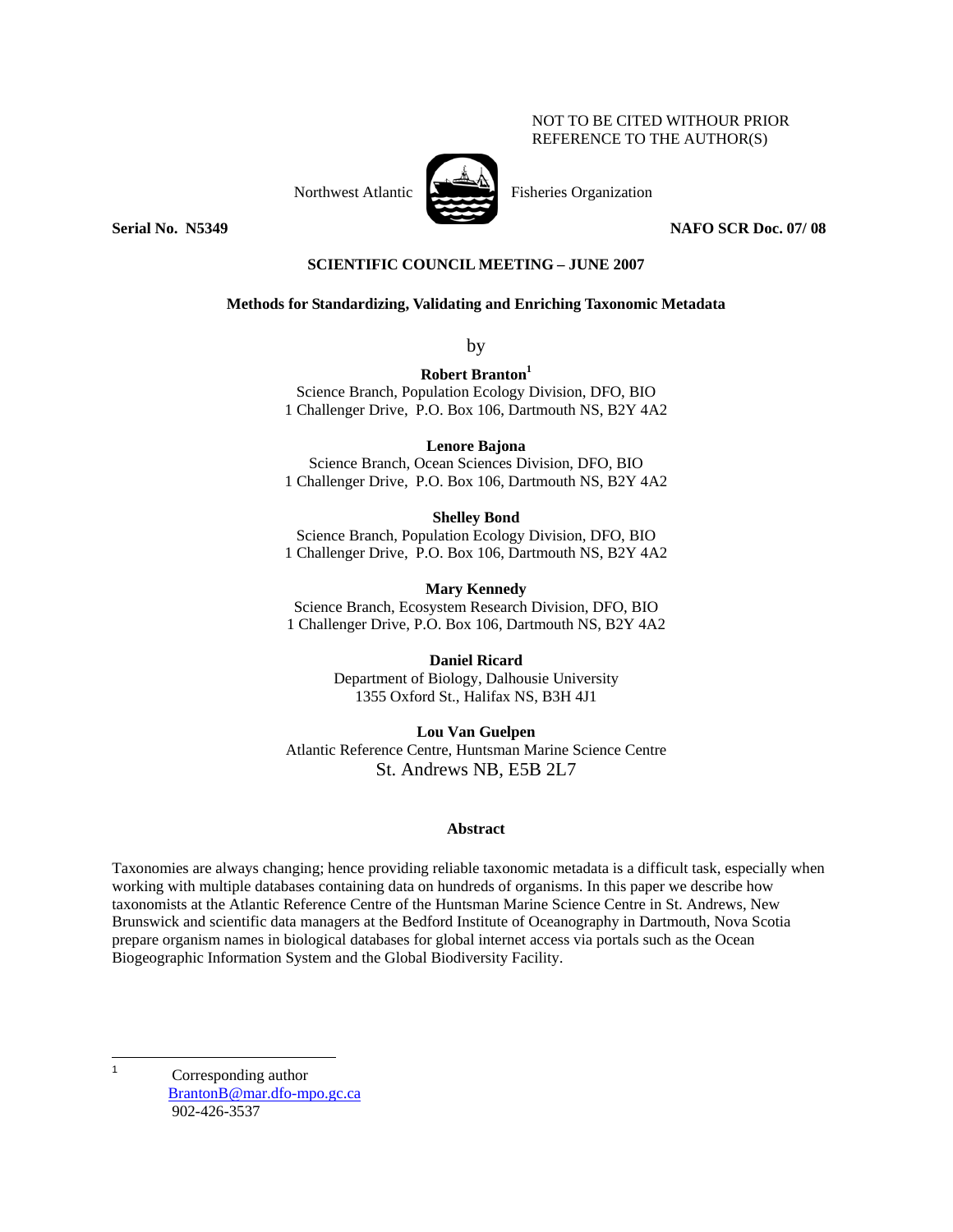## **Introduction**

The Ocean Biogeographic Information System (OBIS, 2006) is the main data portal of the Census of Marine Life (CoML, 2006) as well as main contributor of marine species data to the Global Biodiversity Facility (GBIF, 2006). Taxonomic metadata available on such portals must be consistent across the data sources.

Metadata give information about data to enable analysts or end-users to understand them. Biological data include the name(s) of the organism(s) in question either in the body of a database, in its title, or in its descriptive text. In each case the name comprises what we call taxonomic metadata. Simply providing the common name(s) for species, particularly when data are to be combined with those from other sources, is generally unacceptable. Data providers must give scientific names and authorities for the organisms at hand. Furthermore, the names must be currently accepted by taxonomic specialists. Taxonomic metadata also can be expected to include taxonomic hierarchies. Taxonomies are always changing; hence providing reliable taxonomic metadata is a difficult task, especially when working with multiple databases containing data on hundreds of organisms.

Numerous species lists and authoritative repositories exist.

In Atlantic Canada, the Atlantic Reference Centre (ARC) of the Huntsman Marine Science Centre in St. Andrews, NB maintains a research collection of organisms collected in the Northwest Atlantic. This collection and the taxonomic expertise of the ARC staff provide a strong regional basis for authoritative information about species names and taxonomic classification. In addition, the ARC maintains a series of Registers of Marine Species that list the scientific names of species found in different regions of the Northwest Atlantic, namely the Bay of Fundy, the Gulf of Maine, the Canadian Atlantic and the Northwest Atlantic (ARC, 2004; Table 1). Work in progress includes validation of scientific names and coordination with the European Register to create a North Atlantic Register of Marine Species.

A leading international source for authoritative taxonomic metadata is the Integrated Taxonomic Information System (ITIS, 2006). This system provides a central location to verify scientific names and to obtain full taxonomic classification for marine and terrestrial organisms. The system was designed and implemented after the 1992 Rio de Janeiro Earth Summit and the subsequent ratification of the Convention on Biological Diversity (United Nations, 1992). The taxonomic database maintained by ITIS contains authoritative taxonomic information on plants, animals, fungi, and microbes of North America and the world. The latest version of this database that we have was released on October 19<sup>th</sup> 2006 and contains 424,130 accepted scientific names (ITIS, 2006). Its main aim is to support various biodiversity initiatives and to facilitate the exchange and sharing of reliable biodiversity metadata.

Another international source of standard taxonomic metadata is the Food and Agricultural Organization (FAO) list of 10,650 species for its FIGIS database (Fisheries Global Information System, 2006). This list covers commercially exploited species and contains scientific species names as well as common names in English, French and Spanish. The FIGIS database is the focal point for the collection, management and dissemination of capture and production data from various regional fisheries bodies (e.g. NAFO - Northwest Atlantic Fisheries Organization).

In this paper we describe how taxonomists at the ARC and scientific data managers at the Bedford Institute of Oceanography (BIO) in Dartmouth, Nova Scotia prepare organism names in biological databases for global internet access via portals such as OBIS and GBIF.

#### **Materials and Methods**

The taxonomic metadata of four databases from the Department of Fisheries and Oceans (DFO) were examined and harmonized with the contents of ITIS and of the FAO list of species of commercial importance. These databases include: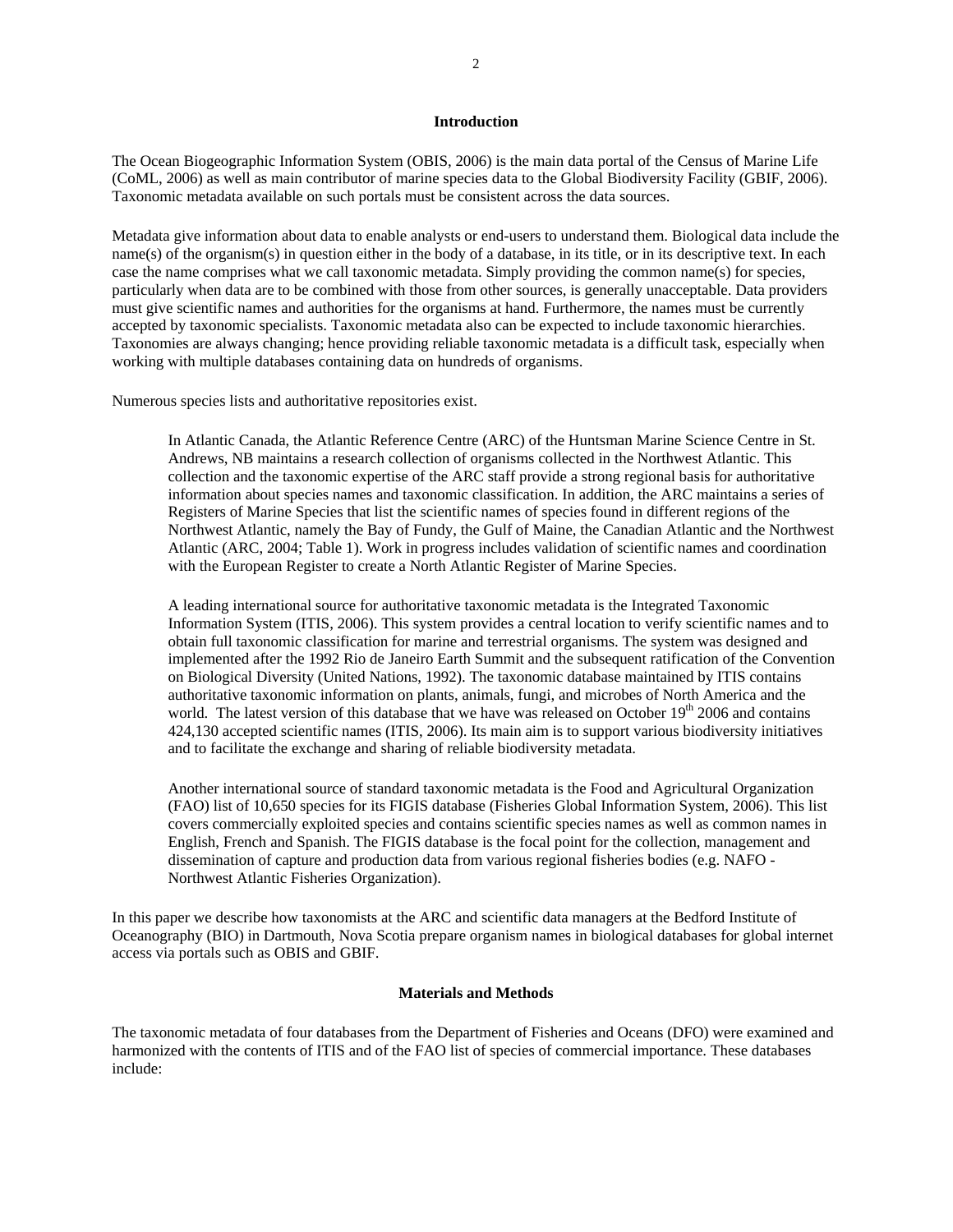- 1. DFO BioChem database (DFO, 2006)
- 2. DFO Maritimes copy of the NAFO landings database (NAFO, 2006)
- 3. The East Coast of North America Strategic Assessment (ECNASAP) (DFO Maritimes, 1994)
- 4. DFO Maritimes Industry Survey database (DFO Maritimes, 2006)

A summary of record and name counts by database are given in Table 2.

The ITIS and FAO species lists were obtained from their respective websites and loaded into an Oracle database. Procedural Language/ Structured Query Language (PL/SQL) programs were developed to perform the following basic steps:

For each given name and authority where available:

- Find matching name(s) and associated ITIS Taxonomic Serial Number(s) (TSN)
- For each TSN found, find currently accepted TSN
- For the accepted TSN, find the accepted (scientific) name, author and taxonomic hierarchy
- If no TSN found then mark for manual handling

For each accepted name (if no accepted name, then use given name):

- Find matching FAO abbreviation (3a\_code, e.g. HAD for haddock)
- Find matching English and French common names

For a given name the accepted scientific name and author, TSN, and taxonomic hierarchy comprise the "enriched" taxonomic metadata for that name.

A flow chart for this program is given in Figure 1.

### **Results**

In most cases the PL/SQL procedure succeeded in providing accepted names and hierarchies. A summary of accepted names by taxonomic level and database is given in Table 3 and sample of the resulting enriched taxonomic metadata is given in Table 4.

In some cases in which the authority name was not provided our PL/SQL returned multiple TSNs; in other cases no TSNs were returned. Where multiple TSNs were returned data managers worked with ARC staff to determine which TSN to select. A genus name for example may appear in two different kingdoms, in which case we simply had to choose between kingdoms. Where no TSN was returned because the given name was obviously misspelled we worked with the data provider to determine the correct spelling and hence the appropriate TSN. Where the problem could not be resolved, a negative TSN was assigned under the following scheme:

- –7000 name appears to be valid, but is not currently in ITIS
- –6000 a group of two or more valid ITIS names
- –5000 taxonomic slang or an assemblage of groups
- –1000 non-taxonomic or misspelled beyond recognition

These negative TSNs are used to locally manage and track outstanding problems. DFO database managers are working with ITIS Canada, to expedite entry of the -7000 group of names and authorities into the ITIS database. Our scheme of negative TSNs is very similar to that used by the World Ocean Data Center (World Ocean Database 2001).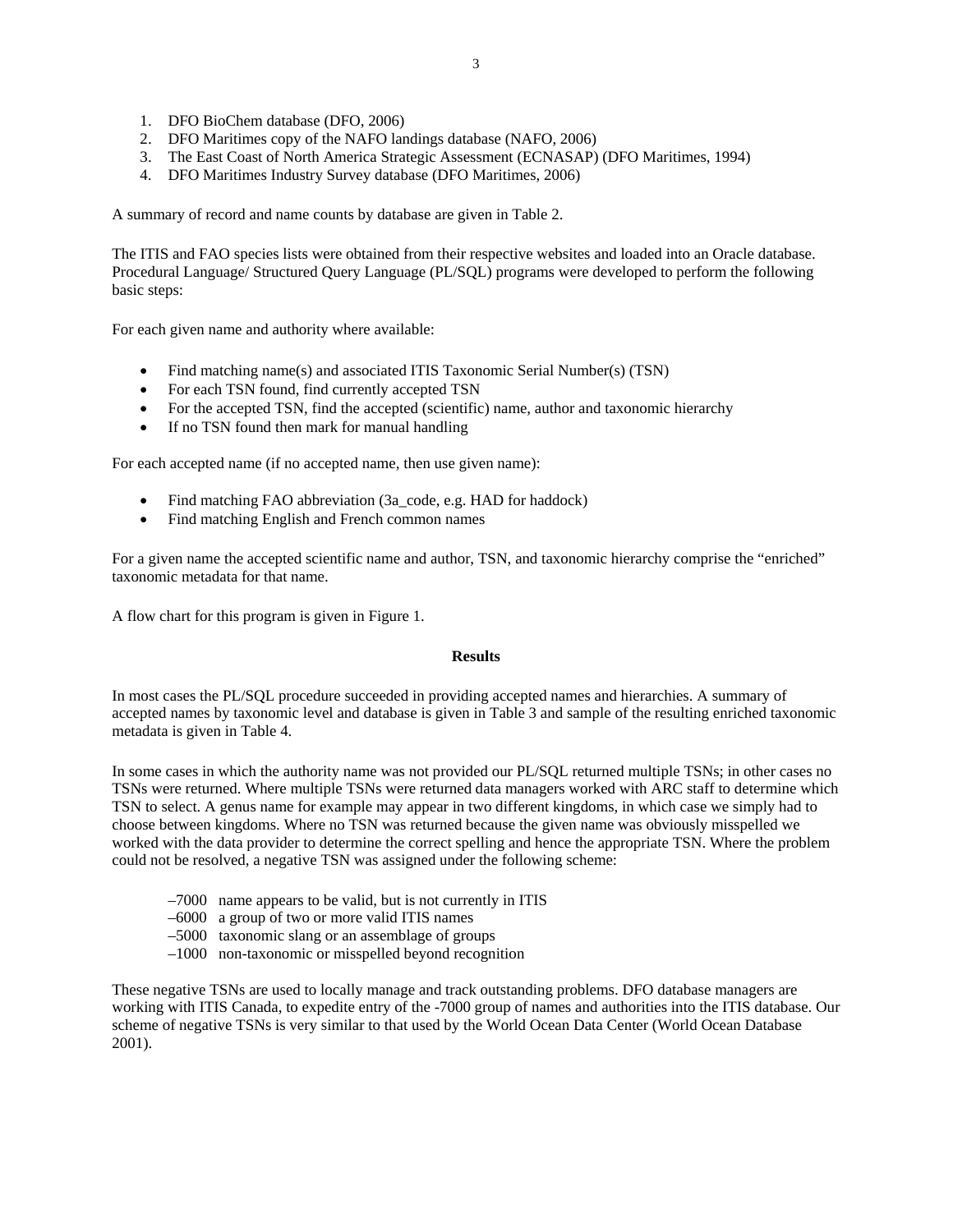## **Discussion**

Providing end users with reliable taxonomic names, hierarchy information, FAO abbreviations and common names clearly facilitates biodiversity analyses by enabling drilldown and rollup across multiple data sources. Providing taxonomic hierarchies, in particular, improves understanding of the taxonomic complexity and resolution of a given database.

The task of finding accepted names and hierarchies was greatly facilitated by the PL/SQL procedures. Problems typically encountered were:

- A name was to the taxonomic rank that a scientist, technician or observer could identify the particular specimen; hence a name could be at any taxonomic rank.
- A name was not yet in ITIS.
- A name was not a true scientific name(s) (e.g. Invertebrata, Algae ), but was easily assignable to phylum or kingdom.
- A name returned multiple ITIS TSNs in different taxa (e.g. when a scientific name did not include the authority). Identical names could have different ITIS credibility ratings.
- Manual intervention sometimes was required to resolve discrepancies.

Issues raised by the validation and the enrichment of taxonomic metadata are shared by all laboratories conducting fisheries research. While the usefulness of these various systems is clear, it is important that they be integrated into a consistent framework. Local species lists, for example, must contain not only the species names, but also species authorities. With this information we can enhance the PL/SQL procedures to automatically manage both names and authorities, thus reducing the need for manual intervention.

Taxonomies will always change, but local species lists do not need to be kept updated with changing taxonomy if they include ITIS TSNs. Use of our PL/SQL procedures will return updated taxonomic information. To perform this protocol we maintain a local copy of the ITIS database, frequently updating it to ensure that names, authorities and hierarchies are current. To streamline this process we are investigating use of PL/SQL Web Services Access to directly query the ITIS website as an alternative to maintaining a downloaded copy of the ITIS database.

### **References**

ARC (2004).

Marine Species Registers for the North Atlantic Ocean. URL http://www.marinebiodiversity.ca/nonNARMS/

CoML (2006).

 Census of Marine Life. URL http://www.coml.org/coml.htm

Biochem (DFO 2006).

Database of biological and chemical oceanographic data. URL http://www.meds-sdmm.dfo-mpo.gc.ca/biochem/Biochem\_e.htm

#### ECNASAP (DFO Maritimes, 1994).

East Coast of North America Strategic Assessment. URL

http://geodiscover.cgdi.ca/gdp/search?action=fullMetadata&entryType=productCollection&entryId=10982 &entryLang=en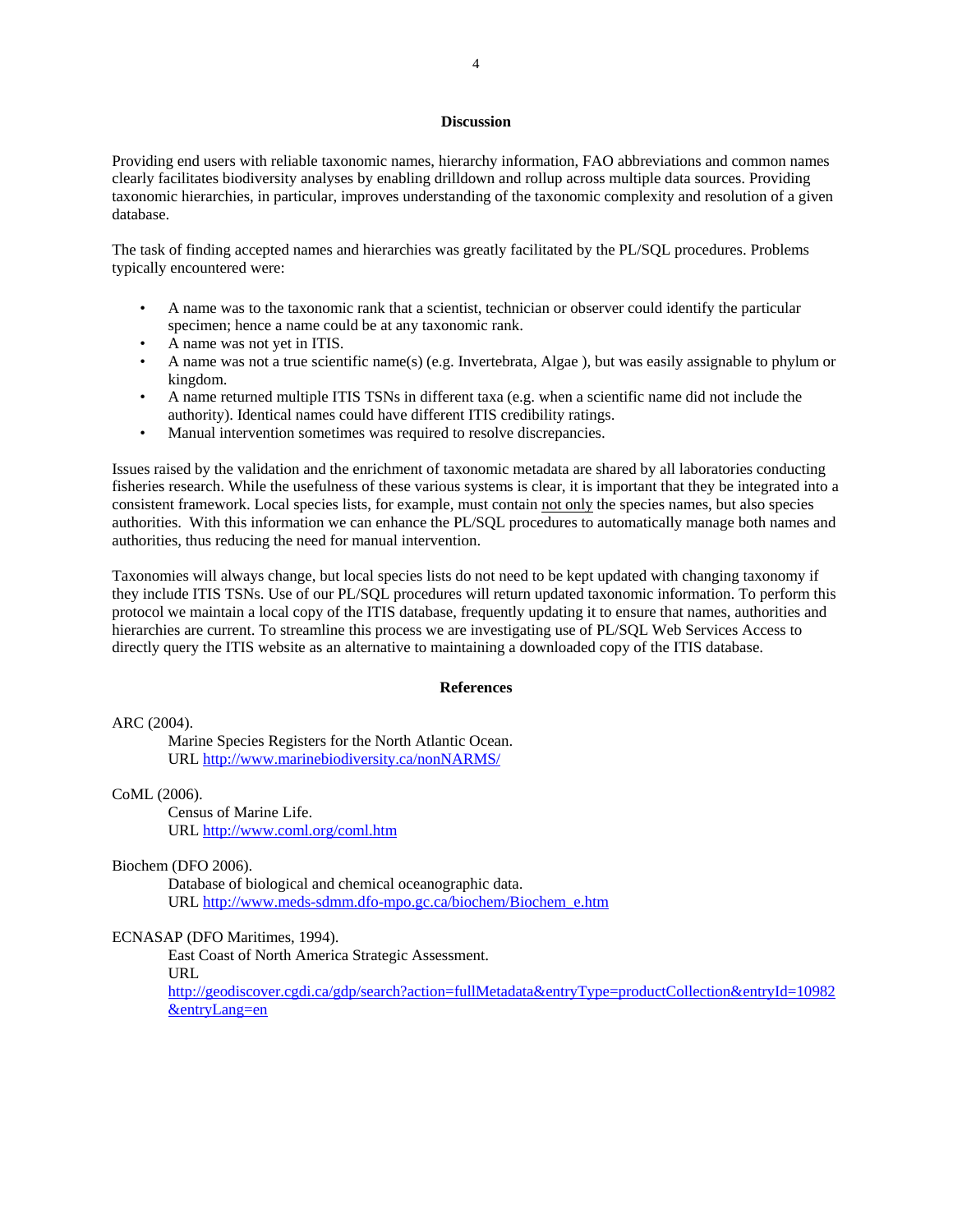DFO Maritimes (2006).

Industry Surveys Database.

URL

http://geodiscover.cgdi.ca/gdp/search?action=fullMetadata&entryType=productCollection&entryId=31837 &entryLang=en

## Food and Agricultural Organization (2006).

FAO FIGIS database Species List. URL http://www.fao.org/figis/servlet/static?dom=root&xml=species/species\_search.xml

#### GBIF (2006).

 Global Biodiversity Information Facility. URL http://www.gbif.org

#### ITIS (2006).

Integrated Taxonomic Information System. URL http://www.itis.usda.gov/

## OBIS (2006).

Ocean Biogeographic Information System. URL http://www.iobis.org/

## NAFO (2006).

DFO Maritimes Nafo Landings Database. URL http://www.nafo.int/

United Nations (1992).

Convention on Biological Diversity. URL http://www.biodiv.org/

## World Ocean Data Center (World Ocean Database 2001).

 Code List files for World Ocean Database 2001. URL http://www.nodc.noaa.gov/OC5/WOD01/code01.html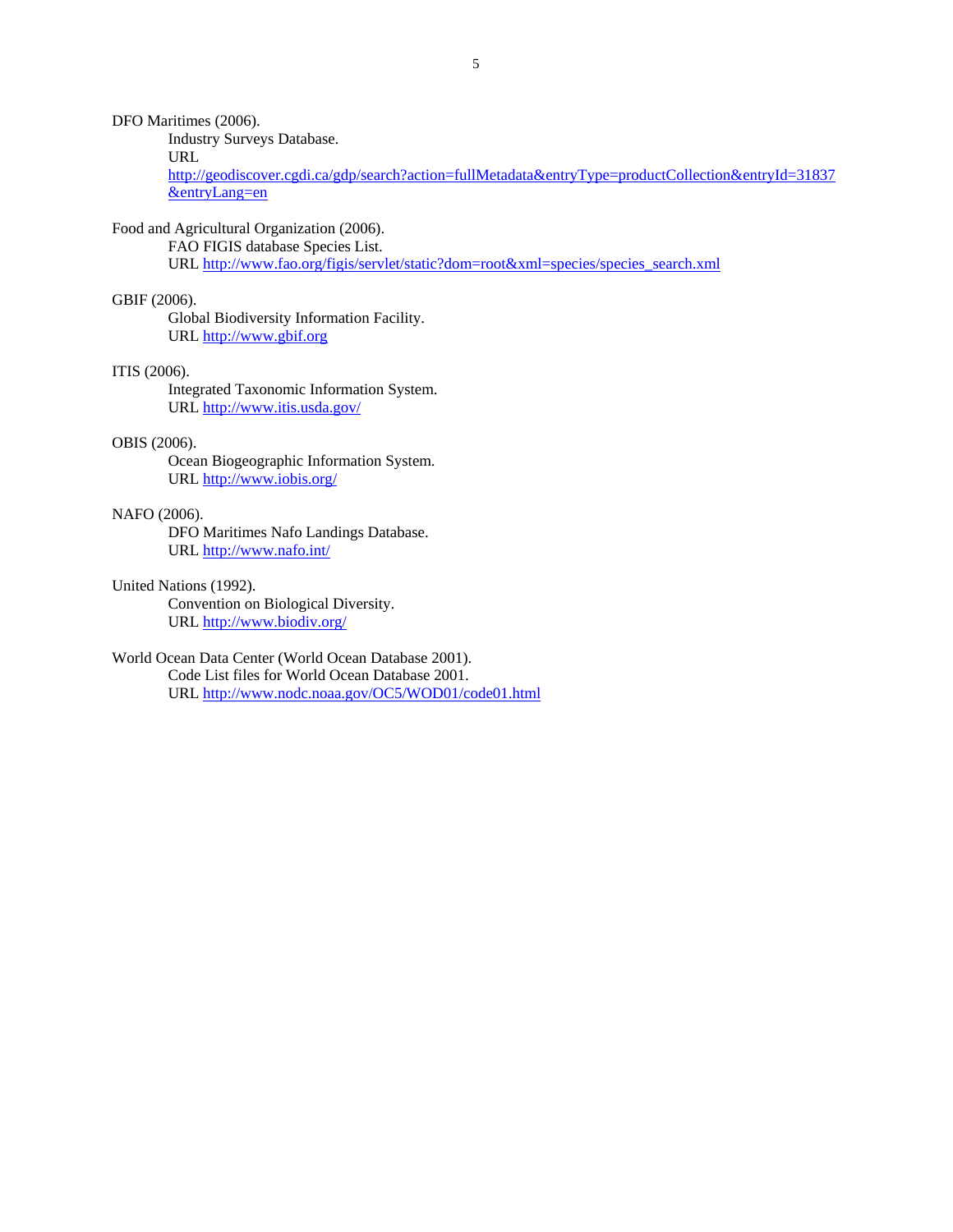# **Table 1 – ARC Registers of Marine Species.**

| <b>Register</b>           | <b>Names</b> |
|---------------------------|--------------|
| Bay of Fundy              | 2,680        |
| Gulf of Maine             | 3,300        |
| Canadian Atlantic (CARMS) | 5,120        |
| NW Atlantic (NWARMS)      | 6.120        |

**Table 2 – Summary of record and name counts by database.** 

| <b>Database</b>    | <b>Catch Records</b> | <b>Names</b> |
|--------------------|----------------------|--------------|
| 1. Biochem         | 750,000+             | 3.427        |
| 2. NAFO Landings   | 1.025.027            | 159          |
| 3. ECNASAP         | 471.798              | 274          |
| 4. Industry Survey | 3,089,458            | 791          |

# **Table 3 – Summary of accepted names by taxonomic level and database.**

|                                                                                                 | <b>Species</b> | Genus | Family | Order | Class | <b>Phylum</b> | Kingdom | Unassigned* | <b>Total</b> |
|-------------------------------------------------------------------------------------------------|----------------|-------|--------|-------|-------|---------------|---------|-------------|--------------|
| . Biochem                                                                                       | .864           | 771   | 226    | 97    | 60    | 34            |         | 375         | 3,427        |
| 2. NAFO Landings                                                                                | 123            | 18    |        |       |       |               |         |             | 159          |
| 3. ECNASAP                                                                                      | 271            |       |        |       |       |               |         |             | 274          |
| 4. Industry Survey                                                                              | 464            | 89    | 83     | 24    | 20    |               |         | 103         | 791          |
| * given names currently not automatically assigned via ITIS, hence manual intervention required |                |       |        |       |       |               |         |             |              |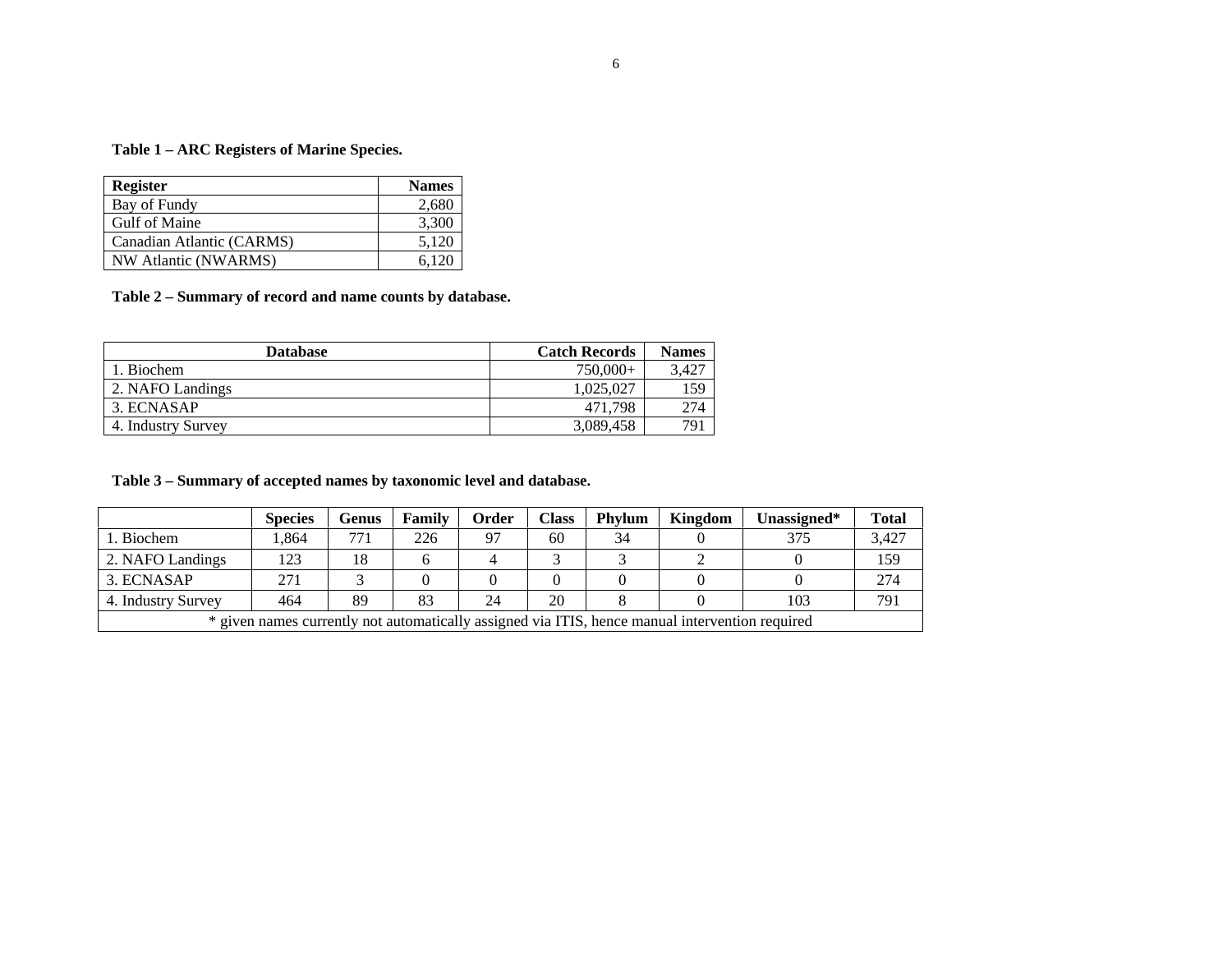# **Table 4 – Sample of resulting enriched taxonomic metadata.**

| Following are examples of taxonomic metadata typically given by the data providers |  |  |  |
|------------------------------------------------------------------------------------|--|--|--|
|                                                                                    |  |  |  |
|                                                                                    |  |  |  |

| <b>GIVEN SCIENT</b>                                                                                                         | <b>ECHINODERMATA</b>   | <b>ASTEROIDEA S.C.</b> | <b>GADIFORMES</b> | RAJIDAE F.             | <b>SEBASTES SP.</b>             | <b>LYCODES</b>      | <b>GADUS MORHUA</b>   |  |  |
|-----------------------------------------------------------------------------------------------------------------------------|------------------------|------------------------|-------------------|------------------------|---------------------------------|---------------------|-----------------------|--|--|
| <b>NAME</b>                                                                                                                 |                        |                        |                   |                        |                                 | <b>ESMARKI</b>      |                       |  |  |
| <b>GIVEN COMMON</b>                                                                                                         | SPINY SKINNED          | ASTEROIDEA S.C.        | HAKE (NS)         | <b>SKATES (NS)</b>     | <b>REDFISH</b>                  | <b>VACHON'S</b>     | COD(ATLANTIC)         |  |  |
| <b>NAME</b>                                                                                                                 | <b>ANIMALS</b>         |                        |                   |                        | <b>UNSEPARATED</b>              | <b>EELPOUT</b>      |                       |  |  |
| <b>GIVEN SPEC</b>                                                                                                           | 6000                   | 6100                   | 18                | 211                    | 23                              | 643                 | 10                    |  |  |
| <b>CODE</b>                                                                                                                 |                        |                        |                   |                        |                                 |                     |                       |  |  |
| Following are corresponding examples of taxonomic metadata obtained from the Integrated Taxonomic Information System (ITIS) |                        |                        |                   |                        |                                 |                     |                       |  |  |
| <b>TSN FOR GIVEN</b><br><b>NAME</b>                                                                                         | 156857                 | 156862                 | 164665            | 160845                 | 166705                          | 165287              | 164712                |  |  |
| <b>SCIENT NAME</b><br><b>UPDATED</b>                                                                                        | N                      | N                      | N                 | N                      | N                               | Y                   | N                     |  |  |
| <b>ACCEPTED TSN</b>                                                                                                         | 156857                 | 156862                 | 164665            | 160845                 | 166705                          | 630982              | 164712                |  |  |
| <b>ACCEPTED</b><br><b>SCIENT NAME</b>                                                                                       | Echinodermata          | Asteroidea             | Gadiformes        | Rajidae                | <b>Sebastes</b>                 | Lycodes<br>esmarkii | Gadus morhua          |  |  |
| <b>ACCEPTED</b><br><b>AUTHOR</b>                                                                                            | Klein, 1734            | de Blainville, 1830    |                   | Blainville, 1816       | <b>Cuvier</b> , 1829            | Collett, 1875       | Linnaeus, 1758        |  |  |
| <b>ACCEPTED</b><br><b>RANK</b>                                                                                              | Phylum                 | Class                  | Order             | Family                 | Genus                           | Species             | Species               |  |  |
| <b>KINGDOM</b>                                                                                                              | Animalia               | Animalia               | Animalia          | Animalia               | Animalia                        | Animalia            | Animalia              |  |  |
| <b>PHYLUM</b>                                                                                                               | Echinodermata          | Echinodermata          | Chordata          | Chordata               | Chordata                        | Chordata            | Chordata              |  |  |
| <b>CLASS</b>                                                                                                                |                        | Asteroidea             | Actinopterygii    | Chondrichthyes         | Actinopterygii                  | Actinopterygii      | Actinopterygii        |  |  |
| <b>ORDER</b>                                                                                                                |                        |                        | Gadiformes        | Rajiformes             | Scorpaeniformes                 | Perciformes         | Gadiformes            |  |  |
| <b>FAMILY</b>                                                                                                               |                        |                        |                   | Rajidae                | Scorpaenidae                    | Zoarcidae           | Gadidae               |  |  |
| <b>GENUS</b>                                                                                                                |                        |                        |                   |                        | <b>Sebastes</b>                 | Lycodes             | Gadus                 |  |  |
| <b>SPECIES</b>                                                                                                              |                        |                        |                   |                        |                                 | esmarkii            | morhua                |  |  |
| Following are corresponding examples of taxonomic metadata obtained from the Food and Agriculture Organization (FAO)        |                        |                        |                   |                        |                                 |                     |                       |  |  |
| <b>FAO CODE</b>                                                                                                             | <b>ECH</b>             | <b>STF</b>             | <b>GAD</b>        | <b>RAJ</b>             | <b>RED</b>                      |                     | $\rm COD$             |  |  |
| <b>FAOE</b><br><b>COMMON NAME</b>                                                                                           | Echinoderms            | Starfishes nei         | Gadiformes nei    | Rays and skates<br>nei | Atlantic redfishes nei          |                     | Atlantic cod          |  |  |
| FAO F<br><b>COMMON NAME</b>                                                                                                 | Oursins, bèches-de-mer | Astéridés nca          | Gadiformes nca    | Rajidés nca            | Sébastes de<br>l'Atlantique nca |                     | Morue de l'Atlantique |  |  |